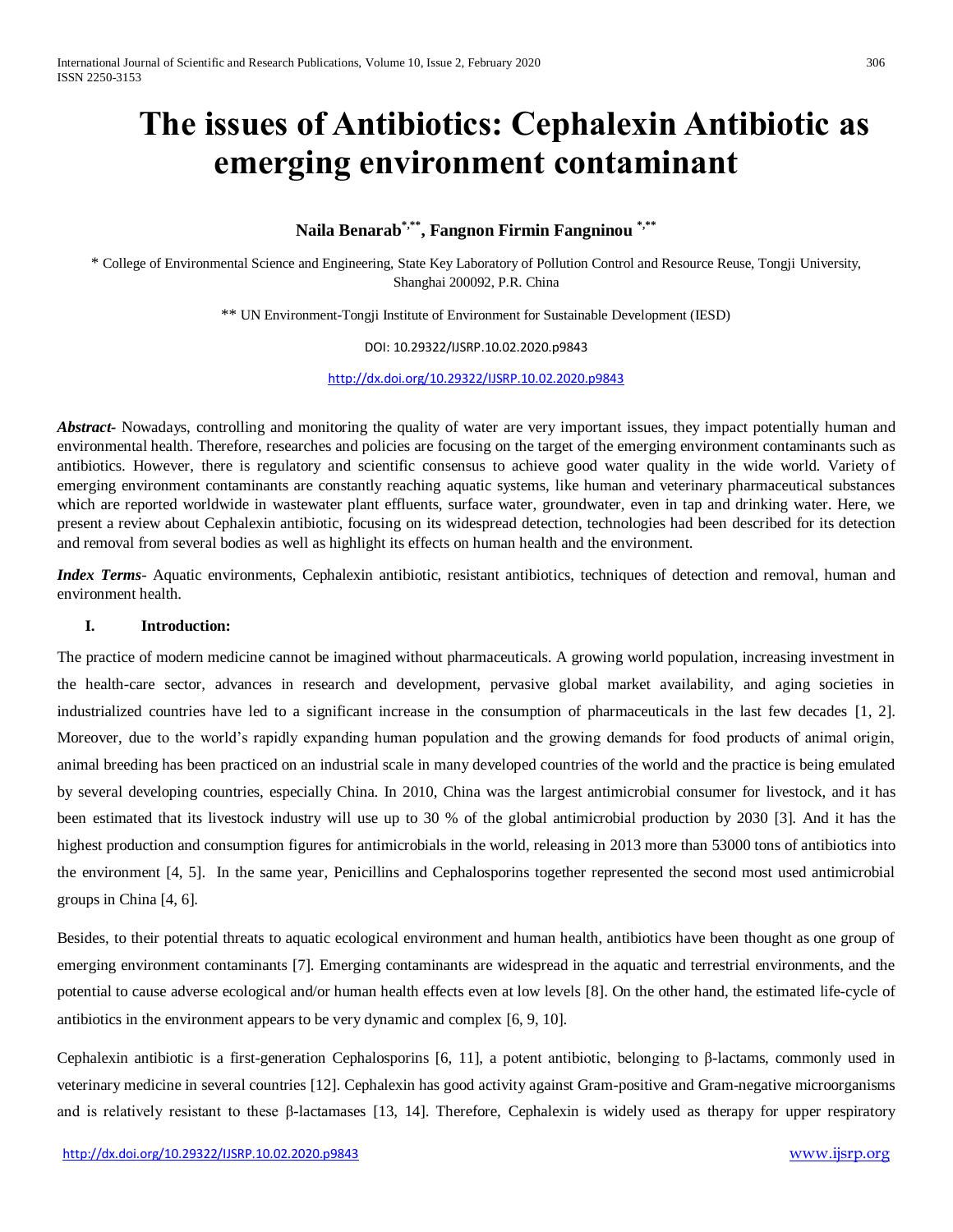infections, uncomplicated pneumonia or soft-tissue infections produced by *Staphylococcus* sp., *Streptococcus* sp., *Klebsiella*, *Escherichia coli* or *Proteus mirabilis* [15], even used to treat infections of the urinary tract [16].

Cephalexin antibiotic is one of the most prescribed antibiotics and is produced in great quantities [17, 18]. It has a wide spectrum of antibacterial activity and high water solubility [19, 20], which its chemical structure is shown in figure 1. In Europe, the second most prescribed antibiotic class is Cephalosporins, and among them is Cephalexin. Since Cephalexin has a biotransformation rate of only 10%, the remaining 90% is excreted unchanged in the urine [21, 22]**.** As a consequence, The World Health Organization (WHO), published a report exclusively about the presence of pharmaceuticals in drinking water and the potential risks for human health and the environment. And classified Cephalosporins antibiotics as emergent environment contaminants, and are considered as water pollutants [23].



**Figure 1:** Chemical structure of Cephalexin Antibiotic [11].

The overuse of this therapeutic class leads to environmental contamination, which together with the presence of antibiotics in drinking water and food chain assure a constant, uncontrolled exposure to antibiotics. Increasing the risk of allergies and resistance to broadspectrum antibacterial drugs, with a significant impact on economy and health. Therefore, World Health Organization (WHO) elaborated a surveillance campaign aimed to evaluate the current status of the antibiotic resistance and it has been proven that Cephalosporins are the most common drugs that have developed bacterial resistance so far [24], And classified Cephalosporins antibiotics as well as Cephalexin antibiotic as emergent environment contaminants, and are considered as water pollutants [23].

Hence, in high-income countries, such as the USA and Denmark, the use of some Cephalosporins has been banned or drastically reduced [25, 26]. During 2014, both Norway and Iceland registered no sell of first- and second-generation Cephalosporins for veterinary use [6]. However, this present review highlight the tremendous presence of Cephalexin antibiotic into the aquatics environment even in foodstuff, technologies of detection, as well as removal and its impacts on human health and environment, are described.

## **II. Sources and Pathways of Pharmaceuticals**

Antibiotics are powerful medicines that fight certain infections and can save lives when used properly. They either stop bacteria from reproducing or destroy them, as well as they, make better health of sick people and animals. Due to the considerable proportion of antibiotics used in medicine and veterinaries, human and animal would be excreted in urine and feces as unchanged and active species.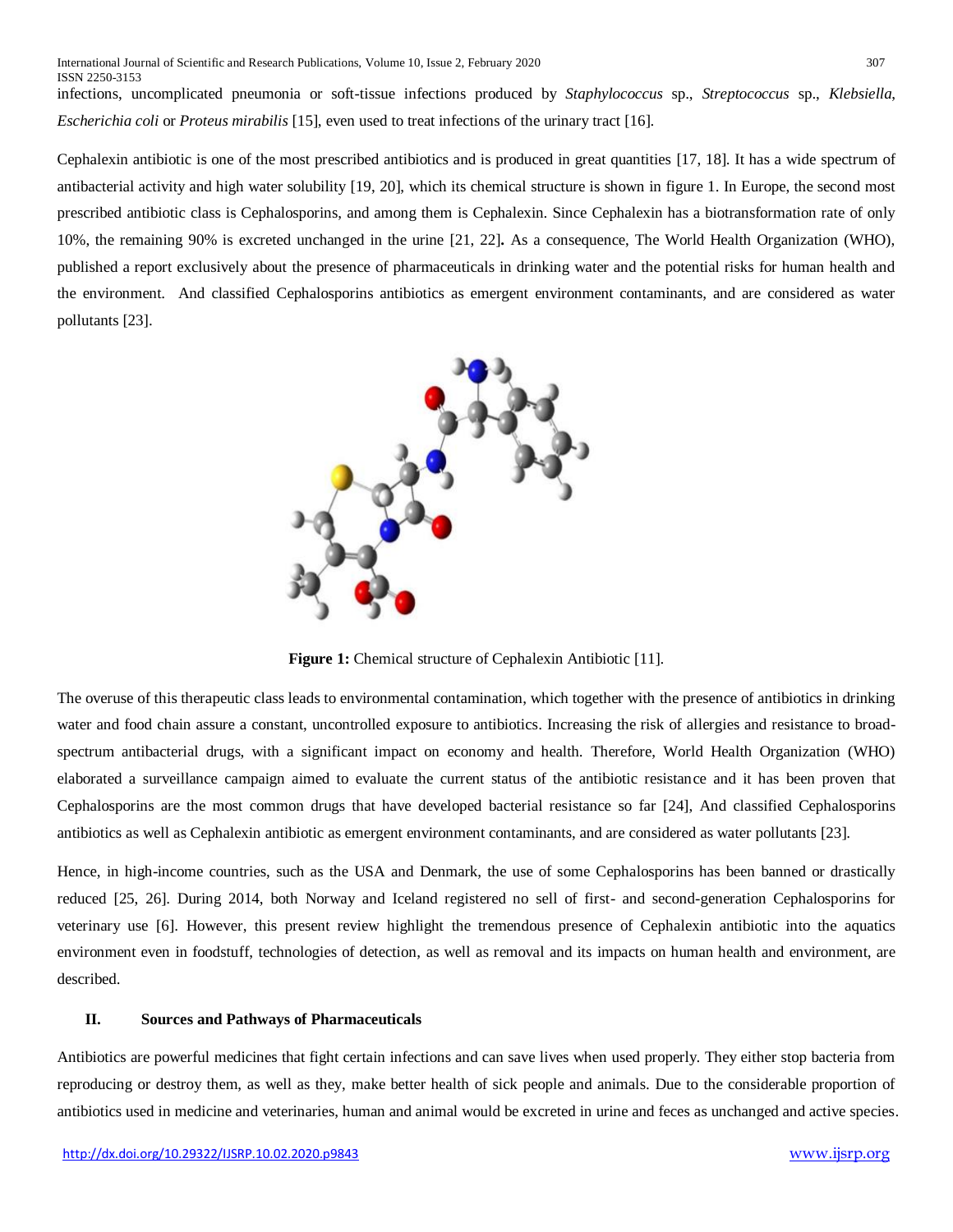Wastewater treatment plants (WWTPs) and livestock farms do not have enough capacity of removing antibiotics in their effluent and sludge. Thus, antibiotics have contaminated aquatic environments. Consequently, due to their potential threat aquatic ecological environment and human health, antibiotics have been thought as one group of emerging environment contaminants [23].

The origin of antibiotics contamination in the aquatic environment (surface and groundwater) is considered to mainly point and nonpoint source discharges, such as human or animal excretions, municipal wastewater, landfill leachate and pharmaceutical industry wastewater [27-29]. Moreover, numerous of studies had described several main sources of water pollution with pharmaceuticals as drug manufacturing industry [22], human waste by hospitals [30], household activities [31], and animal wastes in live-stocks farming [32-34], where veterinary pharmaceuticals, for example, contaminate soil directly via manure, surface and ground waters by runoff from fields [17]. Indeed, sources and pathways of pharmaceuticals in the wide environment and ecosystem were described by several researchers, and Figure 2 describe it below;



**Figure 2:** Sources and Pathways of Pharmaceuticals and Personal Care Products (PPCPs) in the environment [35].

#### **III. Widespread Detection of Cephalexin Antibiotic**

Contamination of surface and groundwater by antibiotics is of significant importance due to their potential chronic toxic effects on the aquatic and human lives. Surface and groundwater contamination by synthetic organic compounds is one of the main concerns faced by society in the 21st century [4, 34, 36]. Nowadays, pharmaceuticals are considered as an emerging problem [37]. Thus, the presence of these types of compounds is reported everywhere from river water to the drinking water at relatively higher concentrations and reported to pose threats to aquatic and terrestrial organisms [38-40].

In fact, pharmaceuticals have been detected in wastewater treatment plant effluents, surface water, groundwater, and drinking water. Most drug classes have been documented, including antibiotics [41, 42]. A close relationship can be assumed between occurrences in Waste Water Treatment Plants (WWTP) effluent and surface waters because most (WWTP) effluent is discharged directly into surface waters such as rivers and lakes [1]. Besides, potable water sources are contaminated by human and veterinary pharmaceuticals [43], due to incomplete removal by conventional technologies like flocculation, sedimentation, and chlorination in drinking- water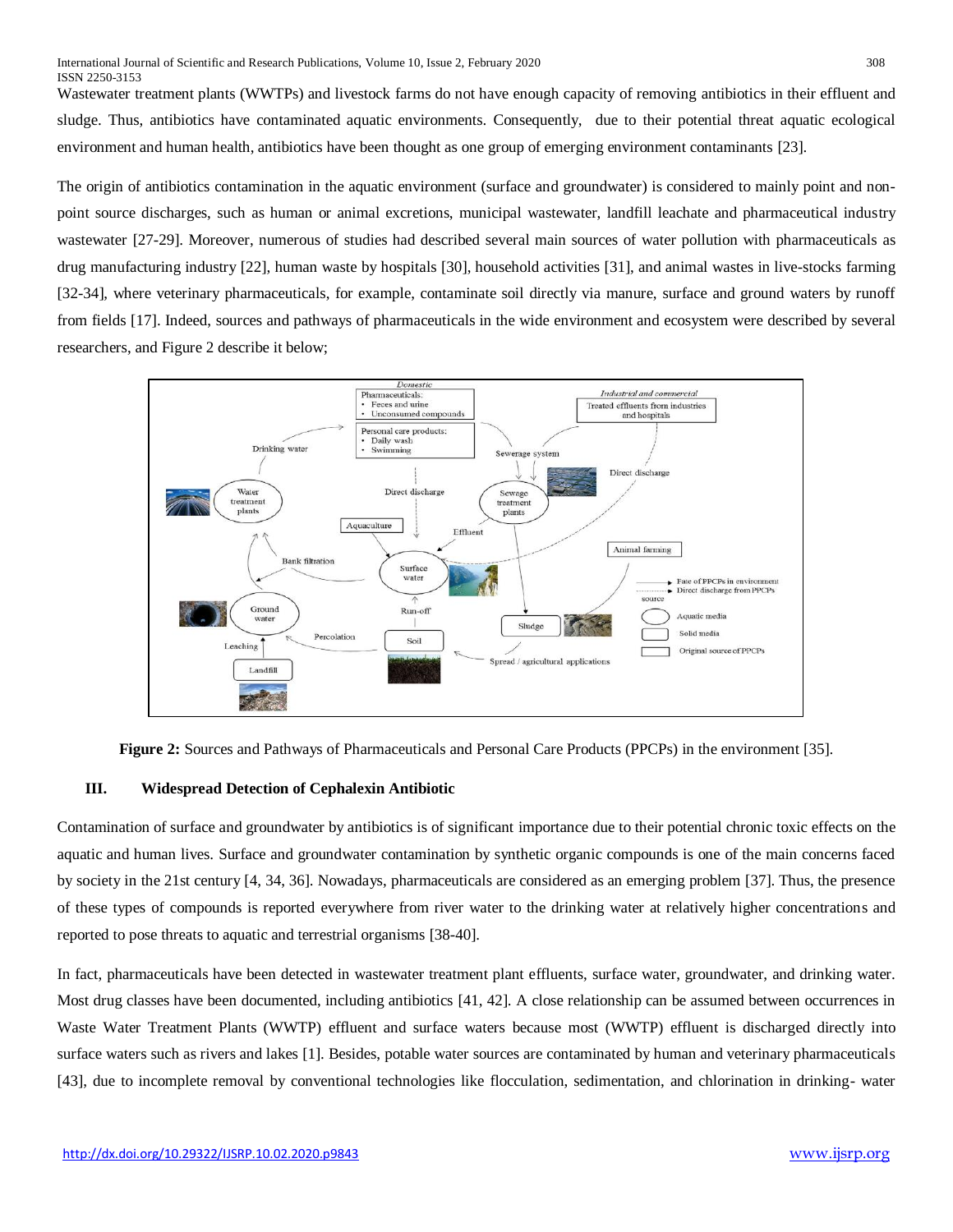treatment plants (DWTPs). Consequently, pharmaceuticals have been detected in tap water in several developed countries at levels of usually  $< 100$  ng/L [44, 45].

In China, human and veterinary pharmaceuticals have frequently been detected in wastewater and surface waters at concentrations of generally < 1 µg/L, and levels of certain compounds, such as Cephalexin antibiotic, had been reported to be at the high of the values reported globally [46]. Moreover, Figure 3 describes the widespread Cephalexin antibiotic which had been detected in surface and treated waters influent and effluent wastewaters, river, reservoir, and sea from different sites in Catalonia (North-East of Spain) [6, 47, 48].



**Figure 3:** Relative distribution of the 198 positive samples for cephalosporin antibiotics in the aquatic environment. **A** illustrates the contribution of each environmental matrix where positive samples have been reported. **B** shows the percentage distribution of positive samples for each detected cephalosporin [6].

Pharmaceuticals persist in the environment mainly because of its incomplete elimination in sewage treatment plants (STPs), remaining between 60% and 90% of them after the action of biodegradation, deconjugation, sorption and photodegradation steps [49]. The STP effluents then contain biorecalcitrant unmetabolized and metabolized pharmaceutical residues that are released in the receiving surface waters, mainly rivers [17, 50].

Cephalexin antibiotic has been ubiquitously found in the aquatic environment, with one report indicating concentrations from (151 to 182 ng/L) in the coastal waters around Hong Kong [51]. Cephalexin had been also detected in municipal wastewater from (339.4 to  $375$  ng/L) [20, 52], even in the sewage of Shenzhen ( $>1$  µg/L) [53], in New York City Watershed from (80 to 502 ng/L) [42], and in India where the effluent concentration from a Cephalosporin factory after treatment is approximately 29 mg/L [54]. These examples are evidence of one of the biggest hurdles of dealing with Cephalexin antibiotic in wastewater management, with its high resistance to biodegradation [22].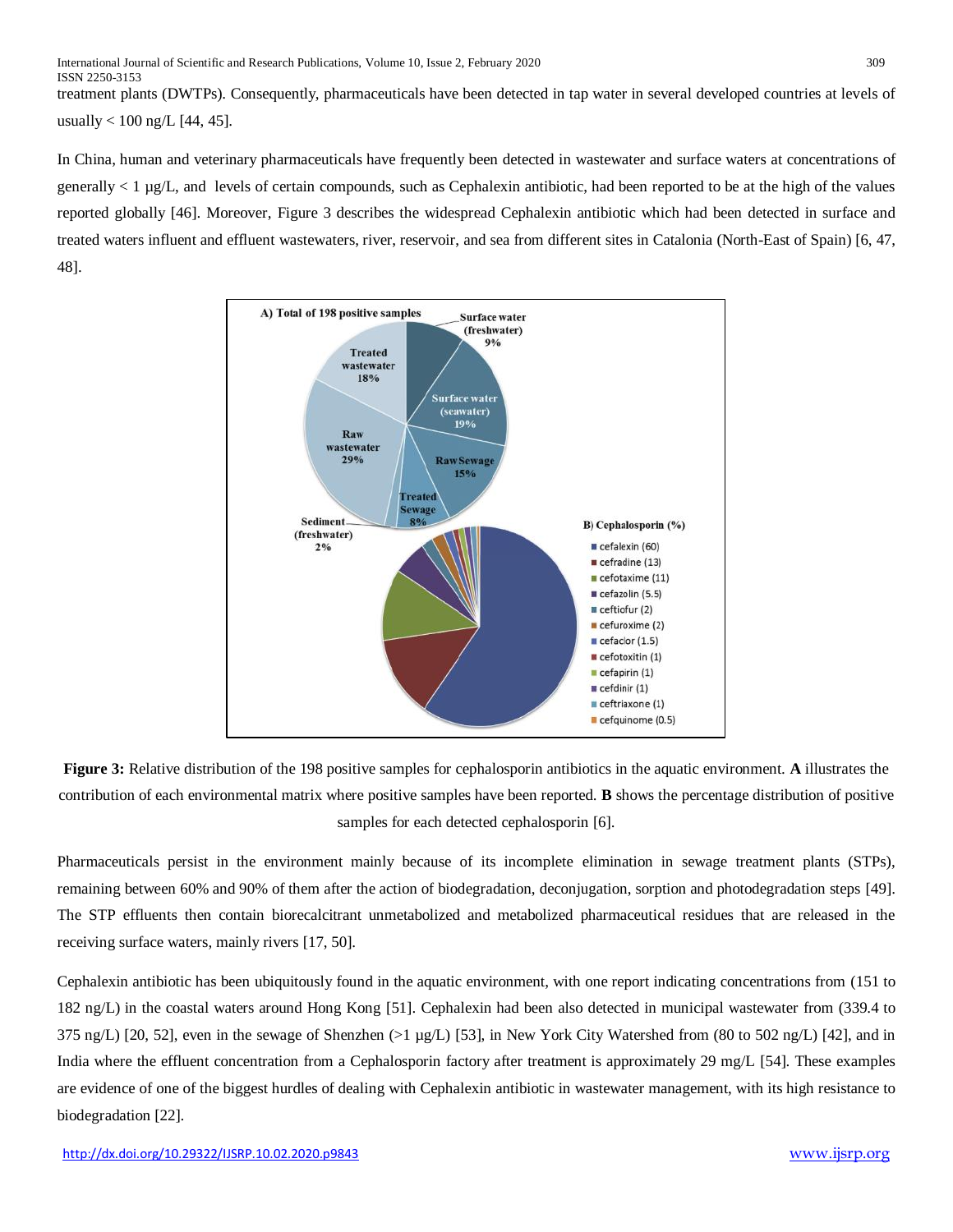Antibiotic residues and illegal additives are among the most common contaminants in milk and other dairy products, and they have become essential public health concerns [12]. Hence, the occurrence of antimicrobial drug residues in food carries potential risk by a selection of resistant pathogenic organisms and causes adverse effects on intestinal microflora and decreases the quality of animal products. Thus, accumulation of residues is mainly in products of animal origin such as milk and beef. Consequently, it had been described that Cephalexin antibiotic residue had been detected in milk and beef [12, 55, 56], eggs [46], and even in potato [16].

Furthermore, antibiotics had been detected in children's urine reaching low-dose; the origin of this occurrence could be from the exposure to low-level residues of antibiotics in food or the metabolic gradients of exposure to high-level antibiotics, such as direct antibiotic use [7]. Additionally, Cephalexin antibiotic was carried out in urine from human volunteers [57].

## **IV. Effects of Cephalexin Antibiotic**

The presence of these pharmaceuticals in surface and drinking water has several negative effects on humans and ecosystems. In fact, pharmaceuticals in surface waters exhibit toxic effects on aquatic organisms while their presence in drinking water can cause an increase in the incidence of some diseases such as cancer (female sex hormones). Antibiotics can lead to an increase in drug resistance of microorganisms, including pathogenic microorganisms. Also, their presence in drinking water can pose a threat to infants, babies, the elderly, and people who suffer from kidney or liver failure and cancer [31]. Indeed, despite its efficient, excessive use of Cephalexin antibiotic is extremely harmful to the human body, for example, it is well known that excessive use of Cephalexin will cause acute renal failure in humans and experimental animals [16].

Nevertheless, the presence of antibiotics in the aquatic environment has created two concerns. The immediate one is the potential toxicity of these compounds to aquatic organisms and humans through drinking water. The second one is the growing release of antibiotics to the environment contributes to the emergence of strains of disease-causing bacteria that are resistant to high doses of these drugs [29, 58]. Absolutely, the wide application of antibiotics in human and veterinary medicine has led to large-scale dissemination of refractory and even toxic pollutants in the environment. In many countries, a multitude of extremely resistant antibiotics has been found in treated sewage, industrial effluent, the aquatic environment and even in drinking water [50]. They are extremely resistant to biological degradation processes and because of their continuous input they could remain in the environment for a long time; their presence in the environment is considered dangerous in both low and high concentrations [20].

Nowadays, antibacterial resistance is one of the most concerning health issues and represents a considerable medical challenge for the clinicians [59]. Antibiotics are extensively used in humans and animals, for prophylactic and treatment purposes, and in agriculture, to promote crop growth. Unfortunately, the overuse of this therapeutic class leads to environmental contamination, and increasing the risk of allergies and resistance to broad-spectrum antibacterial drugs, with a significant impact on the economy and health [24]. In consequence, currently it is difficult to treat infections due to the increase in antibiotic-resistant bacterial strains [24, 60].

Figure 4 highlight the antibiotics resistance hotspots, which are found not only in medical settings but also in environmental compartments that are subjected to anthropogenic pressure, such as municipal wastewater systems, pharmaceutical manufacturing effluents, aquaculture facilities, and animal husbandry facilities [61].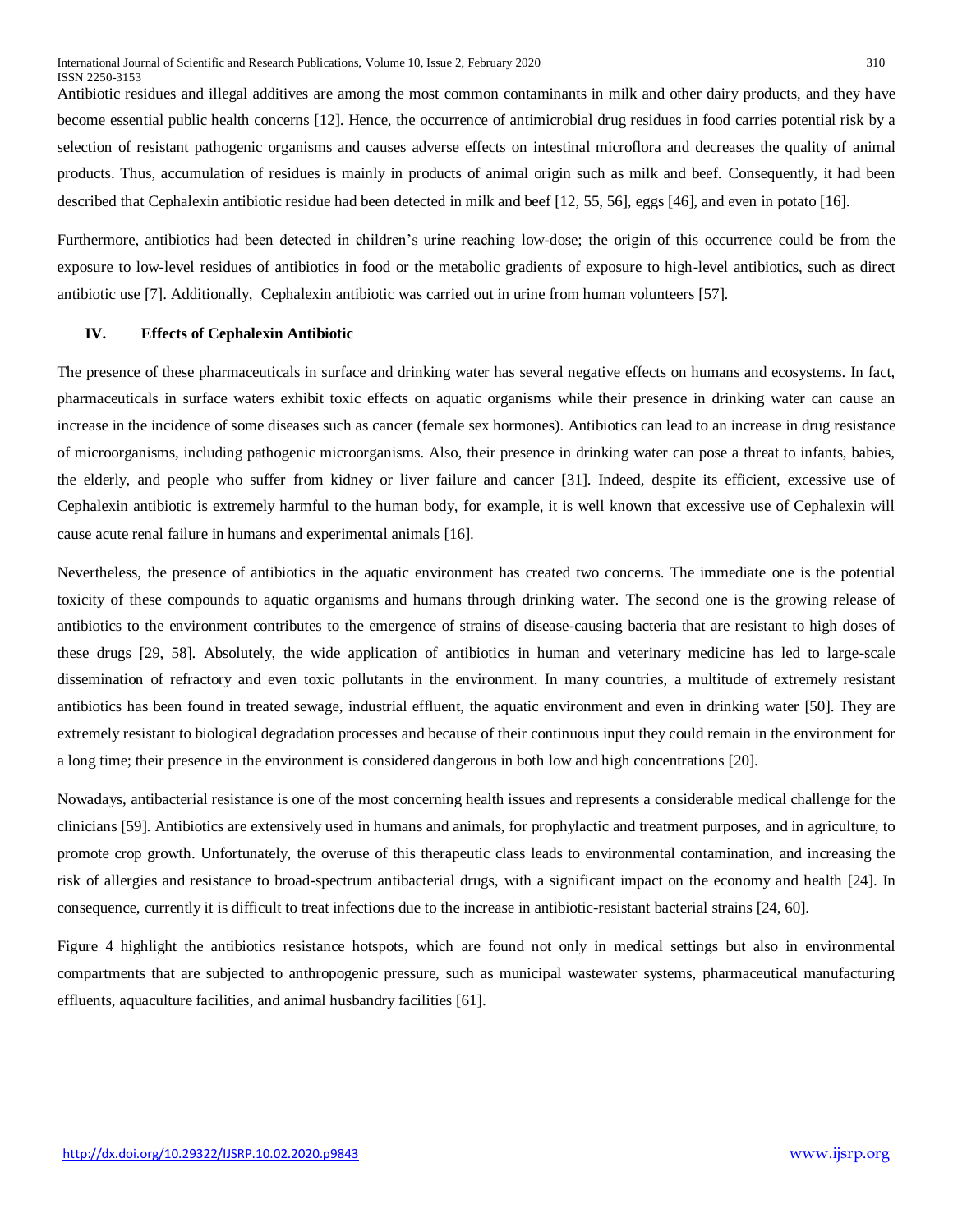International Journal of Scientific and Research Publications, Volume 10, Issue 2, February 2020 311 ISSN 2250-3153



**Figure 4:** Minimizing the spread of antibiotic resistance in the environment [61].

In fact, antibiotic-resistant bacteria are rapidly selected in individuals exposed to antibiotics and may persist for extended periods [62]. Antibiotic resistance becomes a problem when resistant strains persist in individuals, human populations and/or in the environment to the extent that the efficacy of antibiotic treatment is compromised. It is currently estimated that in the European Union antibioticresistant bacteria cause 25000 deaths a year, and contribute a yearly cost in US dollars of \$ 21-34 billion [30, 63]. As well, antimicrobial-resistant infections already claim at least 700 000 lives each year across the world with dire prospects of 10 million people dying every year by 2050 [64, 65].

Consequently, The World Health Organization (WHO) declared in the guidelines for drinking-water quality, that access to safe drinking water is essential to health, a basic human right and a component of effective policy for health protection. The importance of water, sanitation, and hygiene for health and development has been reflected in the outcomes of international policies [23]. Moreover, the World Health Organization (WHO) has been leading multiple initiatives to address antimicrobial resistance, such as changing prescription policies, reduction of preventive use in animal feed, improved disposal control, and implement better mechanisms for surveillance and monitoring antibiotics in our environment, aimed at rapid, sensitive, and selective detection of antibiotics [65, 66].

Furthermore, the release of antibiotics into the aquatic environment [67], impacts the ecosystems [31]. Besides, the photolytic transformation products of Cephalexin antibiotic presented increased acute toxicity to *Vibrio fischeri* [68], showing again the importance of assessing the ecotoxicological effects of treatment strategies [6]. As well as, the increasing of the luminescence inhibition was observed during sunlight simulated photolysis of Cephalexin antibiotic in *Vibrio fischeri* [68].

## **V. Technologies of Detection Cephalexin Antibiotic**

The presence of pharmaceuticals in environmental waters has become more apparent in the past decade due to the improvements in selectivity and sensitivity of modern analytical techniques [69]. Besides, with the latest increasing interest in fighting antimicrobial drug resistance a great deal of attention has been focused on detecting antibiotics in waters as well as in foodstuff and biological samples [31]. Over the past years, the detection of Cephalexin antibiotic has been achieved by many analytical methods, applied to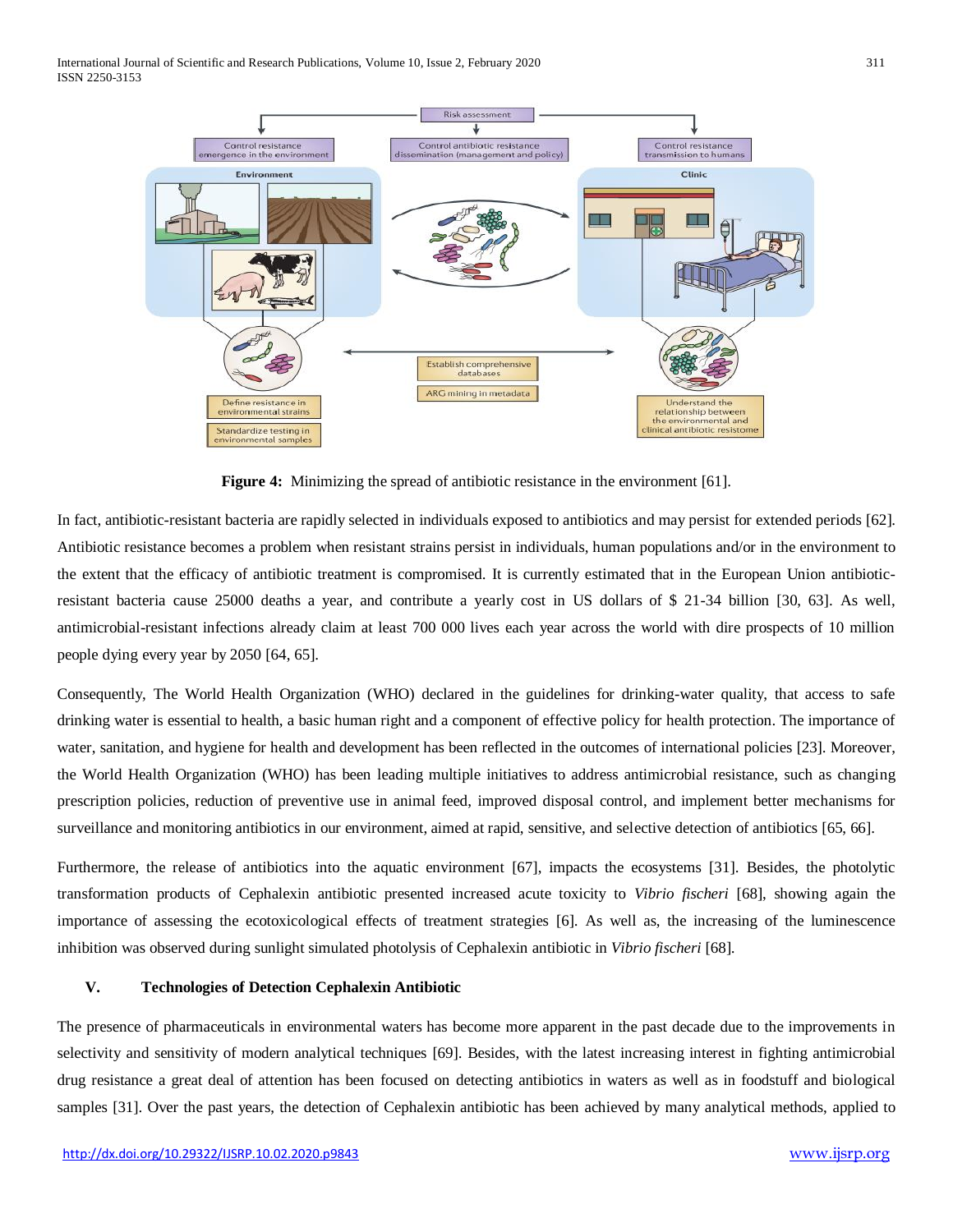water samples, food, pharmaceuticals, and biological samples. Hence, these techniques present different difficulty, accessibility, cost, the limit of detection or analysis time and can be divided into four main groups: microbiological tests, instrumental methods, biosensors and electrochemical techniques [24, 70].

Number of effective analytical methods for the sensitive detection of Cephalexin antibiotic was described in the literature, such as the solid phase extraction (SPE) followed by ultra-high-performance liquid chromatography coupled to quadrupole linear ion trap tandem mass spectrometry (UPLC-QqLIT) [71], solid-phase extraction (SPE), moleculary imprinted solid-phase extraction (MISPE) [72], UV spectrophotometry [73], mass spectrometry (MS) [74], and capillary electrophoresis (CE) [75]. Unfortunately, all these methods are laborious, time-consuming, require complex analytical equipment, very qualified staff. [24] and high-cost [76]. Therefore, A novel method was developed for rapid and quantitative determination of Cephalexin antibiotic, including fluorescence quenching of Lcysteine capped core-shell CdTe/ZnS nanoparticles (NPs) [76], photoluminescence carbon dots [16], electrocatalytic oxidation at a carbon paste electrode modified with cobalt salophen (CoSal) by cyclic voltammetry [77], anodic oxidation at high potential by differential pulse voltammetry (DPV) using bare boron-doped diamond electrode (BDDE) [24], differential pulse polarograms (DPP) [78], differential pulse polarograms (DPP) and linear sweep voltammetry (LSV) methods [79]. Further methods have been described in various researches in the last decade which are defined in Table 1.

| Detection methods         | Detection limit<br>$(10^{-6} M)$ | Type of simples                     | References |
|---------------------------|----------------------------------|-------------------------------------|------------|
| Reverse phase HPLC        |                                  | aqueous solution                    | [80]       |
| <b>HPLC</b>               | 3.00                             | aqueous solution                    | [81]       |
| Polarographic method      | 0.05                             |                                     | $[82]$     |
| <b>HPLC - UV</b>          | 10.00                            | Bovine milk                         | $[83]$     |
| Microbiological system    | 128.00                           | Ovine milk                          | $[84]$     |
| Spectrophotometry         | 168.00                           | Pharmaceutical                      | [85]       |
|                           |                                  | formulations (capsules)             |            |
| Electrochemical reduction | 17.37                            | Pharmaceutical                      | [86]       |
| by CV using a dropping    |                                  | formulations (tablets)              |            |
| mercury electrode         |                                  | Human serum                         |            |
| Electrochemical oxidation | 52.00                            | Pharmaceutical                      | $[87]$     |
| by SWV using heated       |                                  | formulations (capsules)             |            |
| glassy carbon electrode   |                                  |                                     |            |
| Electrochemical oxidation | 34.74                            | Pharmaceutical                      | $[24]$     |
| by DPV (Differential      |                                  | formulations (capsules)             |            |
| Pulse Voltammetry),       |                                  | Urine River water                   |            |
| using the BDDE            |                                  |                                     |            |
| Ninhydrin quantitative    |                                  | aqueous solution                    | [82]       |
| method                    |                                  |                                     |            |
| <b>UPLC-MS/MS</b>         | 0.10                             | Effluent and influent<br>wastewater | $[52]$     |

**Table 1:** Different techniques for the detection of Cephalexin antibiotic

#### **VI. Technologies of Removal Cephalexin Antibiotic**

Antibiotics such as Cephalexin is a group of pharmaceutical compounds in human medicine practice that has been entered in water bodies (wastewater, surface and groundwater) at different concentrations can affect the quality of the water and impact the supplies of drinking water, the ecosystems, and the human health. The presence of Cephalexin antibiotic in the environment has raised concerns regarding the toxicity to aquatic organisms and the emergence of strains of antibiotic-resistant bacteria. Therefore, removal of this substance before entering the aquatic environment as well as water reuse plants is very important [29]. As consequence, over the last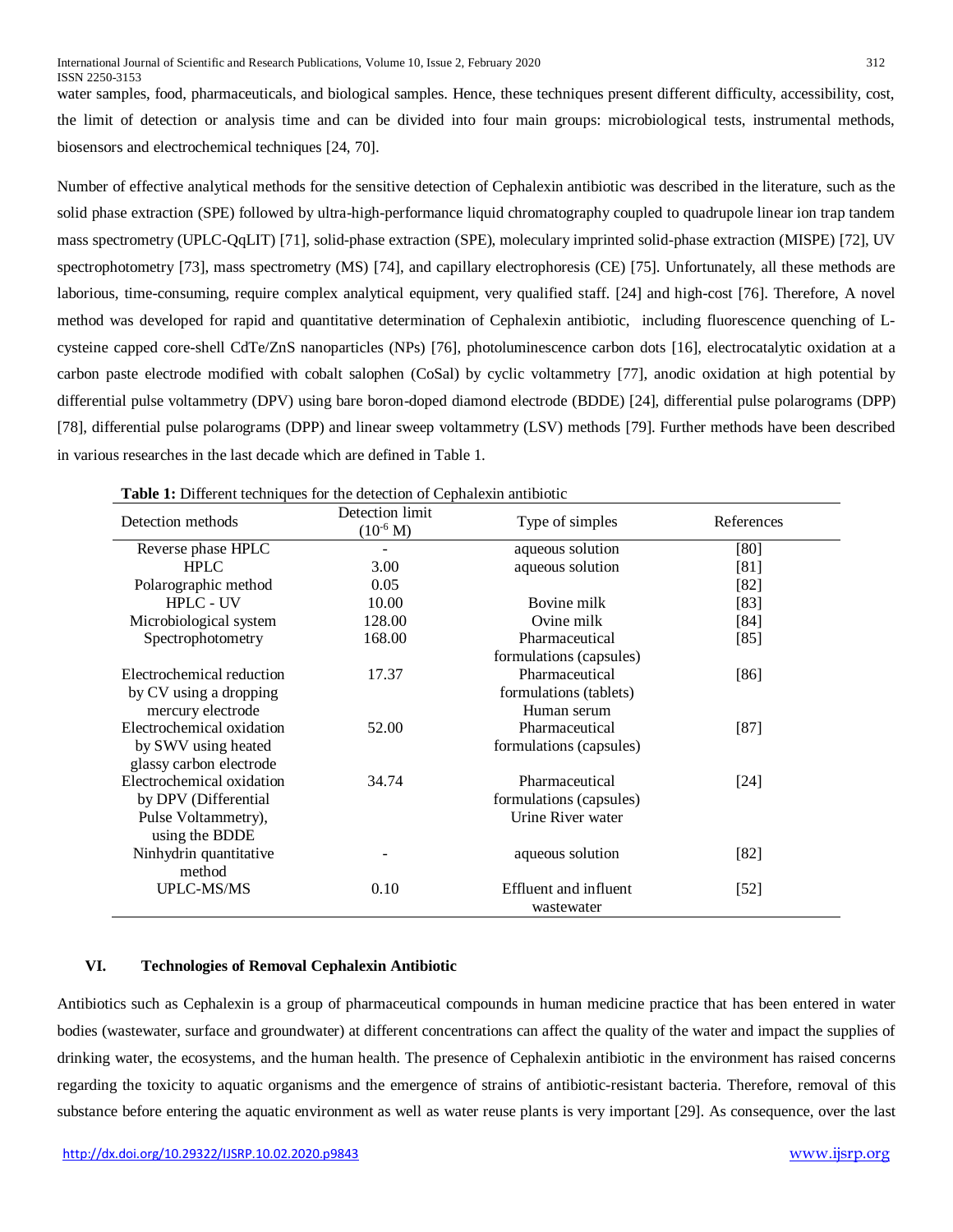decades, research efforts have been made at developing more effective technologies for the remediation of waters containing pharmaceuticals such as Cephalexin antibiotic, its removal being achieved by three main methods: physical, biological and chemical [31, 88].

Since then, many electrochemical technologies have been devised for the remediation of wastewaters [89, 90]. They can be classified into two main categories, the first one is the separation technologies, which isolate the xenobiotics from the aqueous medium without altering their chemical structure, and the second one is the degradation technologies, which cause the cleavage of structural bonds inducing the conversion of the initial pollutant into by-products. The main advantage of the electrochemical technologies is their environmental compatibility because the main reagent, the electron, is a clean reagent. Other advantages include their versatility, high energy efficiency, amenability to automation, easy handling because of the simple equipment required and safety because they operate under mild conditions [91]. Nevertheless, In the last years, the decontamination and disinfection of waters by means of direct or integrated electrochemical processes are being considered as a very appealing alternative due to the significant improvement of the electrode materials and the coupling with low-cost renewable energy sources [17].

As a concern, extensive research has been made in recent years on antibiotics removal from waters by electrochemical conversion an combustion employing strategies such as direct electron transfer, generation of  $\cdot$ OH,  $H_2O_2$  or active chlorine species, EAOPs based on Fenton's reaction or using "active" or "non-active" anodes to name a few. The comparative degradation behavior of Cephalexin antibiotic using advanced oxidation processes (AOPs) with the aim of improving Cephalexin biodegradability was studied. Among the AOPs used, RuO2/Ti anodic oxidation (AO), AO in the presence of electro-generated  $H_2O_2$  (AO- $H_2O_2$ ), and the electro-Fenton (EF) process, the EF process was the most effective. In the EF process, an activated carbon fiber (ACF) was used as a cathode [22, 31]. Additionally, using the same degradation route of electrogenerated active chlorine, the initial concentration of Cephalexin antibiotic decreased by more than 90% after treatment using an electrochemical system with a Ti/IrO 2 anode and a Zr cathode in the presence of NaCl [92]. Moreover, the electrolysis with a boron-doped diamond anode electrode was used with more than 99% of elimination [34].

Besides, natural zeolite (NZ) and zeolite coated with manganese oxide nanoparticles (CZ) have been used for removal Cephalexin antibiotic from aqueous solutions with significant increase of remediation from (28 to 89%) [93]. As well, to illustrate, activated carbon prepared walnut shells were used [94]. Even, two activated carbons from agricultural wastes were prepared, by KOH and K2CO<sup>3</sup> activation, where the adsorption mechanisms of Cephalexin antibiotic onto both carbons namely KAC and KCAC have been compared [95]. Additionally, [original and Cu \(II\)/Fe \(III\) impregnated activated carbons developed from lotus stalks](https://www.sciencedirect.com/science/article/pii/S0304389410013695) were used [96], also wine wood which demonstrated great potential for Cephalexin adsorption from aqueous solutions, with high removal yields of more than 80% [97].

Anaerobic membrane bioreactor specifically submerged flat sheet membrane under the condition of bioaugmentation technique was also used to treat high-concentration of Cephalexin antibiotic in wastewater [54]. As well, supported liquid membranes (SLMs) with strip dispersion and carrier, Aliquat 336, were used for the selective recovery of Cephalexin from simulated enzymatic solutions of Cephalexin synthesis [98]. Furthermore, nanofiltration (NF) membranes (TFC-SR2 and TFC-SR3) have been used as an attractive technology for removal of Cephalexin antibiotic [29].

In the same way, several techniques had been demonstrated for removal Cephalexin antibiotic from aqueous solutions such as chlorination [99], combined system using green algae and active sludge giving a high removal efficiency with more than 95% [100],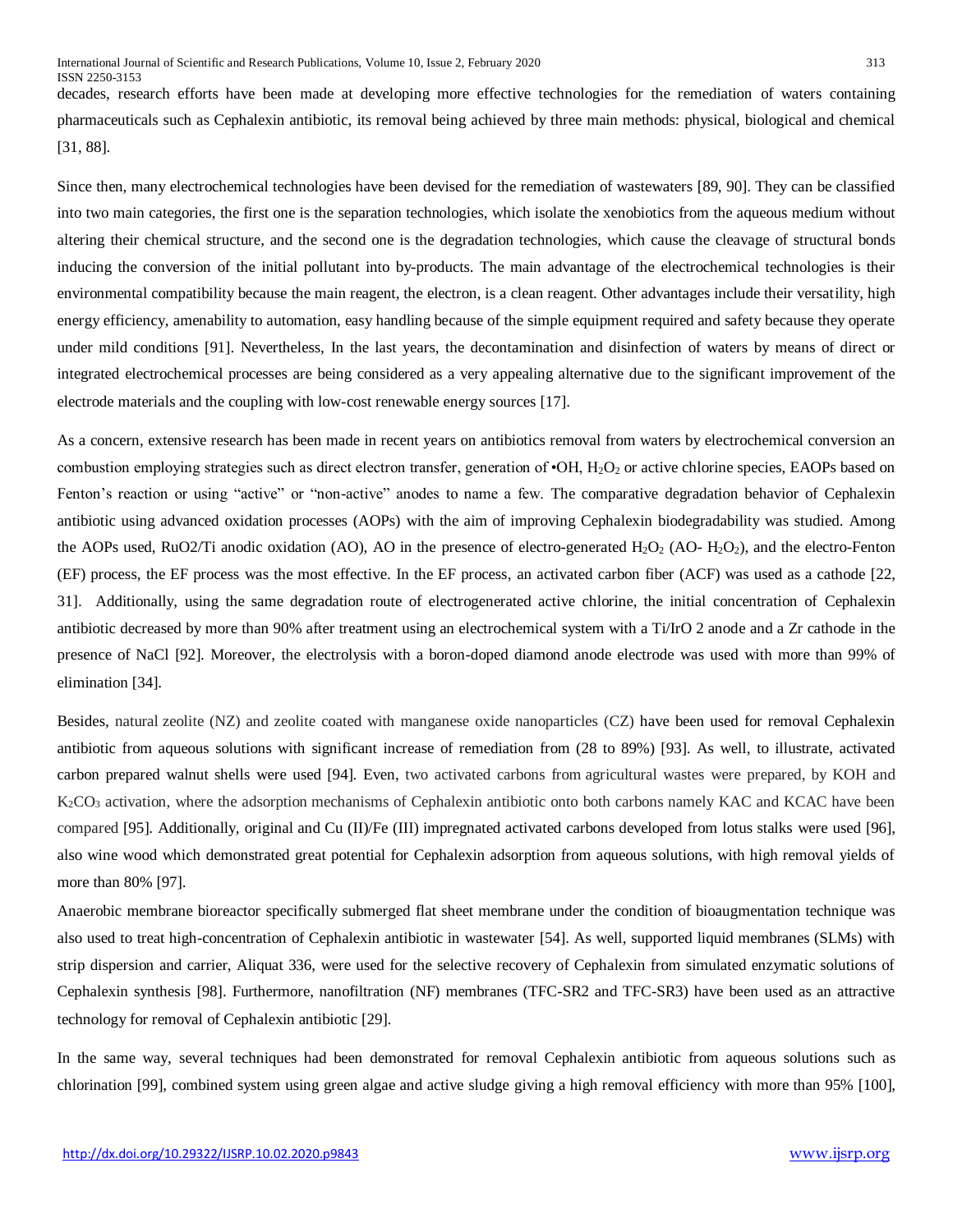UV 254 and persulfate activated by UV 254 (UV/PS) [101], UV-visible light and photocatalysis by removal efficiency ranging from (70 to 95%) [102], even the ultrasound irradiation [20].

# **VII. Conclusion**

Aquatic resources are required to be free from any contaminant which may be hazardous to human health and environmental aspect. Contaminated water, as well as foodstuff, play an important role in the transmission of diseases to humans even treat the whole ecosystem. Despite the international organization of health and food safety have been established a number of monitoring programs in order to prevent or to reduce the risk of contracting infections. The increasing concentration of antibiotics even the release of antibiotics resistance in an aqueous environments are registered. Hence, the value of this review was to identify Cephalexin antibiotic to acquire a more comprehensive understanding by given the detection and removal techniques which were described in order to provide further opportunities for controlling and assessing the quality of water resources and foodstuff and offer opportunities to monitor and mitigate any further health impacts threat human and environment as well.

## **ACKNOWLEDGMENT**

The authors of this paper would like to thank the Ministry of Education of the People's Republic of China, as well as the UN Environment Programme (UNEP), especially UN Environment-Tongji Institute of Environment for Sustainable Development, College of Environmental Science and Engineering, Tongji University, Shanghai 200092, PR China.

## **References**

- 1. der Beek, T.A., et al., *Pharmaceuticals in the Environment-Global Occurrences and Perspectives.* Environmental Toxicology and Chemistry, 2016. **35**(4): p. 823-835.
- 2. Van Boeckel, T.P., et al., *Global antibiotic consumption 2000 to 2010: an analysis of national pharmaceutical sales data.* The Lancet infectious diseases, 2014. **14**(8): p. 742-750.
- 3. Laxminarayan, R., et al., *Access to effective antimicrobials: a worldwide challenge.* The Lancet, 2016. **387**(10014): p. 168- 175.
- 4. Zhang, Q.-Q., et al., *Comprehensive evaluation of antibiotics emission and fate in the river basins of China: source analysis, multimedia modeling, and linkage to bacterial resistance.* Environmental science & technology, 2015. **49**(11): p. 6772-6782.
- 5. Liu, X., et al., *Antibiotics in the aquatic environments: a review of lakes, China.* Science of the total environment, 2018. **627**: p. 1195-1208.
- 6. Ribeiro, A.R., B. Sures, and T.C. Schmidt, *Cephalosporin antibiotics in the aquatic environment: A critical review of occurrence, fate, ecotoxicity and removal technologies.* Environmental pollution, 2018.
- 7. Wang, H.X., et al., *Antibiotics in Drinking Water in Shanghai and Their Contribution to Antibiotic Exposure of School Children.* Environmental Science & Technology, 2016. **50**(5): p. 2692-2699.
- 8. Noguera-Oviedo, K. and D.S. Aga, *Lessons learned from more than two decades of research on emerging contaminants in the environment.* Journal of Hazardous Materials, 2016. **316**: p. 242-251.
- 9. Kümmerer, K., *The presence of pharmaceuticals in the environment due to human use–present knowledge and future challenges.* Journal of environmental management, 2009. **90**(8): p. 2354-2366.
- 10. Manzetti, S. and R. Ghisi, *The environmental release and fate of antibiotics.* Marine pollution bulletin, 2014. **79**(1-2): p. 7-15.
- 11. Afzal Shoushtari, B., J. Rahbar Shahrouzi, and G. Pazuki, *Effect of nanoparticle additives on partitioning of cephalexin in aqueous two-phase systems containing poly (ethylene glycol) and organic salts.* Journal of Chemical & Engineering Data, 2016. **61**(7): p. 2605-2613.
- 12. Chen, L., et al., *Cephalexin residue detection in milk and beef by ELISA and colloidal gold based one-step strip assay.* Journal of agricultural and food chemistry, 2009. **57**(11): p. 4674-4679.
- 13. Jagannathan, R., P. Poddar, and A. Prabhune, *Cephalexin-mediated synthesis of quasi-spherical and anisotropic gold nanoparticles and their in situ capping by the antibiotic.* The Journal of Physical Chemistry C, 2007. **111**(19): p. 6933-6938.
- 14. Anacona, J.R. and I. Rodriguez, *Synthesis and antibacterial activity of cephalexin metal complexes.* Journal of Coordination Chemistry, 2004. **57**(15): p. 1263-1269.
- 15. Kantiani, L., et al., *Fully Automated Analysis of beta-Lactams in Bovine Milk by Online Solid Phase Extraction-Liquid Chromatography-Electrospray-Tandem Mass Spectrometry.* Analytical Chemistry, 2009. **81**(11): p. 4285-4295.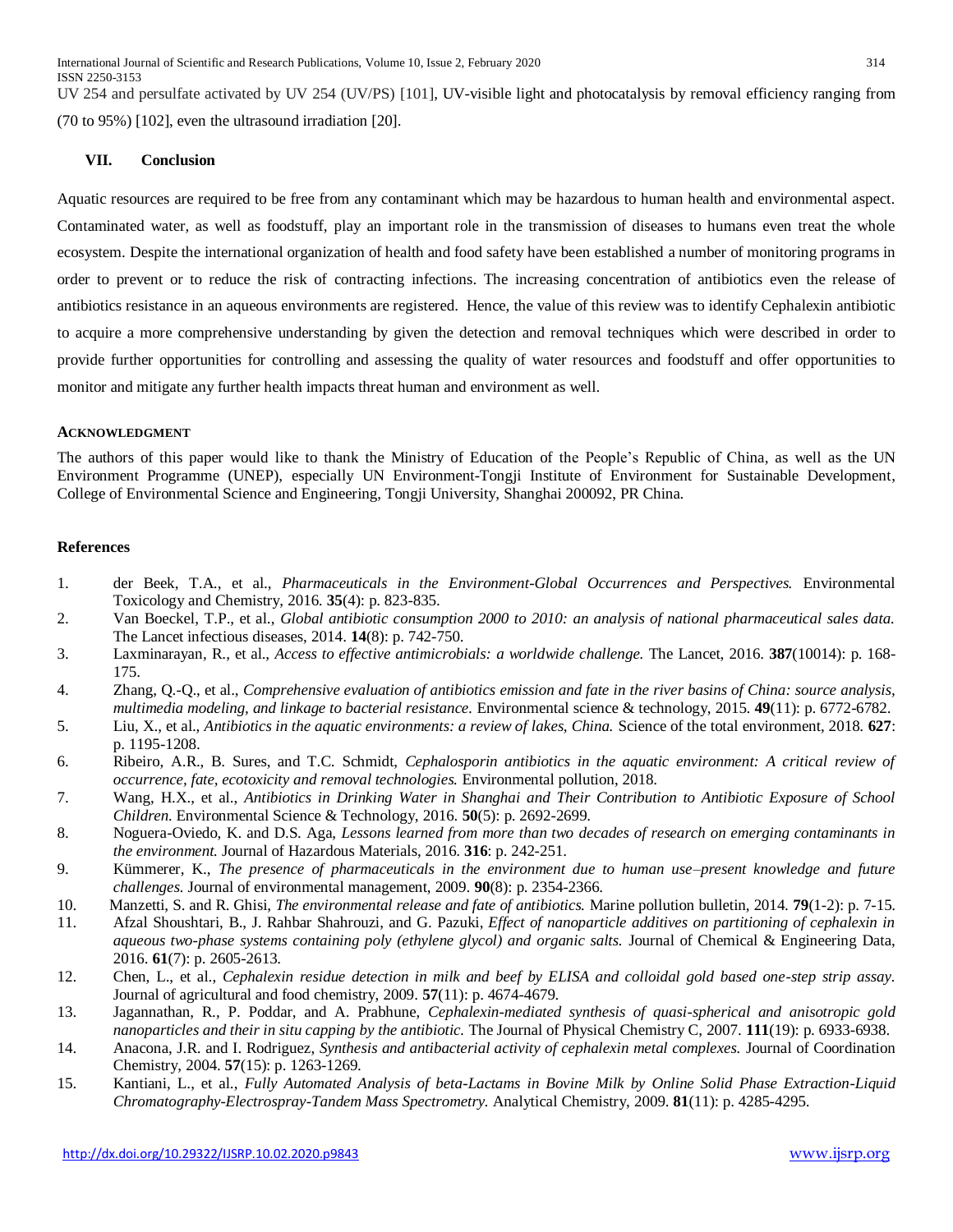- 16. Wang, K., et al., *One-step synthesis of carbon nanodots for sensitive detection of cephalexin.* RSC Advances, 2015. **5**(26): p. 20511-20515.
- 17. Sirés, I. and E. Brillas, *Remediation of water pollution caused by pharmaceutical residues based on electrochemical separation and degradation technologies: a review.* Environment international, 2012. **40**: p. 212-229.
- 18. Attama, A., P.O. Nnamani, and A. Agbo, *Development of alternative assay technique for cephalexin by charge transfer interaction of the donor: acceptor type with chloranilic acid.* The Chinese Pharmaceutical Journal, 2006. **58**(1): p. 11-18.
- 19. García-Montaño, J., et al., *Pilot plant scale reactive dyes degradation by solar photo-Fenton and biological processes.* Journal of Photochemistry and Photobiology A: Chemistry, 2008. **195**(2-3): p. 205-214.
- 20. Guo, W., et al., *Sonochemical degradation of the antibiotic cephalexin in aqueous solution.* Water Sa, 2010. **36**(5).
- 21. Comninellis, C., et al., *Advanced oxidation processes for water treatment: advances and trends for R&D.* Journal of Chemical Technology & Biotechnology: International Research in Process, Environmental & Clean Technology, 2008. **83**(6): p. 769-776.
- 22. Estrada, A.L., Y.-Y. Li, and A. Wang, *Biodegradability enhancement of wastewater containing cefalexin by means of the electro-Fenton oxidation process.* Journal of hazardous materials, 2012. **227**: p. 41-48.
- 23. WHO, W.H.O., *Guidelines for Drinking-Water Quality, 4th edn. WHO, Geneva, Switzerland*. 2011.
- 24. Feier, B., et al., *Electrochemical determination of cephalosporins using a bare boron-doped diamond electrode.* Analytica chimica acta, 2017. **976**: p. 25-34.
- 25. Andersen, V.D., et al., *The use of third and fourth generation cephalosporins affects the occurrence of extended-spectrum cephalosporinase-producing Escherichia coli in Danish pig herds.* The veterinary journal, 2015. **204**(3): p. 345-350.
- 26. Schmidt, C.W., *FDA proposes to ban cephalosporins from livestock feed*. 2012, National Institute of Environmental Health Sciences.
- 27. Yang, S. and K. Carlson, *Evolution of antibiotic occurrence in a river through pristine, urban and agricultural landscapes.* Water Research, 2003. **37**(19): p. 4645-4656.
- 28. Nghiem, L.D., A.I. Schäfer, and M. Elimelech, *Pharmaceutical retention mechanisms by nanofiltration membranes.* Environmental science & technology, 2005. **39**(19): p. 7698-7705.
- 29. Zazouli, M., et al., *Effect of hydrophilic and hydrophobic organic matter on amoxicillin and cephalexin residuals rejection from water by nanofiltration.* Journal of Environmental Health Science & Engineering, 2010. **7**(1): p. 15-24.
- 30. Millar, M., *Can antibiotic use be both just and sustainable… or only more or less so?* Journal of medical ethics, 2011. **37**(3): p. 153-157.
- 31. Feier, B., et al., *Electrochemical detection and removal of pharmaceuticals in waste waters.* Current Opinion in Electrochemistry, 2018. **11**: p. 1-11.
- 32. Homem, V. and L. Santos, *Degradation and removal methods of antibiotics from aqueous matrices–a review.* Journal of environmental management, 2011. **92**(10): p. 2304-2347.
- 33. Kong, X., et al., *Degradation of atrazine by UV/chlorine: efficiency, influencing factors, and products.* Water research, 2016. **90**: p. 15-23.
- 34. Coledam, D.A., et al., *Electrochemical mineralization of cephalexin using a conductive diamond anode: A mechanistic and toxicity investigation.* Chemosphere, 2017. **168**: p. 638-647.
- 35. Yang, Y., et al., *Occurrences and removal of pharmaceuticals and personal care products (PPCPs) in drinking water and water/sewage treatment plants: A review.* Science of the Total Environment, 2017. **596**: p. 303-320.
- 36. Luo, Y., et al., *A review on the occurrence of micropollutants in the aquatic environment and their fate and removal during wastewater treatment.* Science of the total environment, 2014. **473**: p. 619-641.
- 37. Ternes, T.A., A. Joss, and H. Siegrist, *Peer reviewed: scrutinizing pharmaceuticals and personal care products in wastewater treatment*. 2004, ACS Publications.
- 38. Ternes, T.A., et al., *Removal of pharmaceuticals during drinking water treatment.* Environmental science & technology, 2002. **36**(17): p. 3855-3863.
- 39. Kim, S.D., et al., *Occurrence and removal of pharmaceuticals and endocrine disruptors in South Korean surface, drinking, and waste waters.* Water research, 2007. **41**(5): p. 1013-1021.
- 40. Rayaroth, M.P., U.K. Aravind, and C.T. Aravindakumar, *Degradation of pharmaceuticals by ultrasound-based advanced oxidation process.* Environmental Chemistry Letters, 2016. **14**(3): p. 259-290.
- 41. Halling-Sørensen, B., et al., *Occurrence, fate and effects of pharmaceutical substances in the environment-A review.* Chemosphere, 1998. **36**(2): p. 357-393.
- 42. Palmer, P.M., et al., *Sources of pharmaceutical pollution in the New York City Watershed.* Science of the total environment, 2008. **394**(1): p. 90-102.
- 43. Watkinson, A., et al., *The occurrence of antibiotics in an urban watershed: from wastewater to drinking water.* Science of the total environment, 2009. **407**(8): p. 2711-2723.
- 44. Leung, H.W., et al., *Pharmaceuticals in Tap Water: Human Health Risk Assessment and Proposed Monitoring Framework in China.* Environmental Health Perspectives, 2013. **121**(7): p. 839-846.
- 45. Segura, P.A., et al., *Review of the occurrence of anti-infectives in contaminated wastewaters and natural and drinking waters.* Environmental health perspectives, 2009. **117**(5): p. 675-684.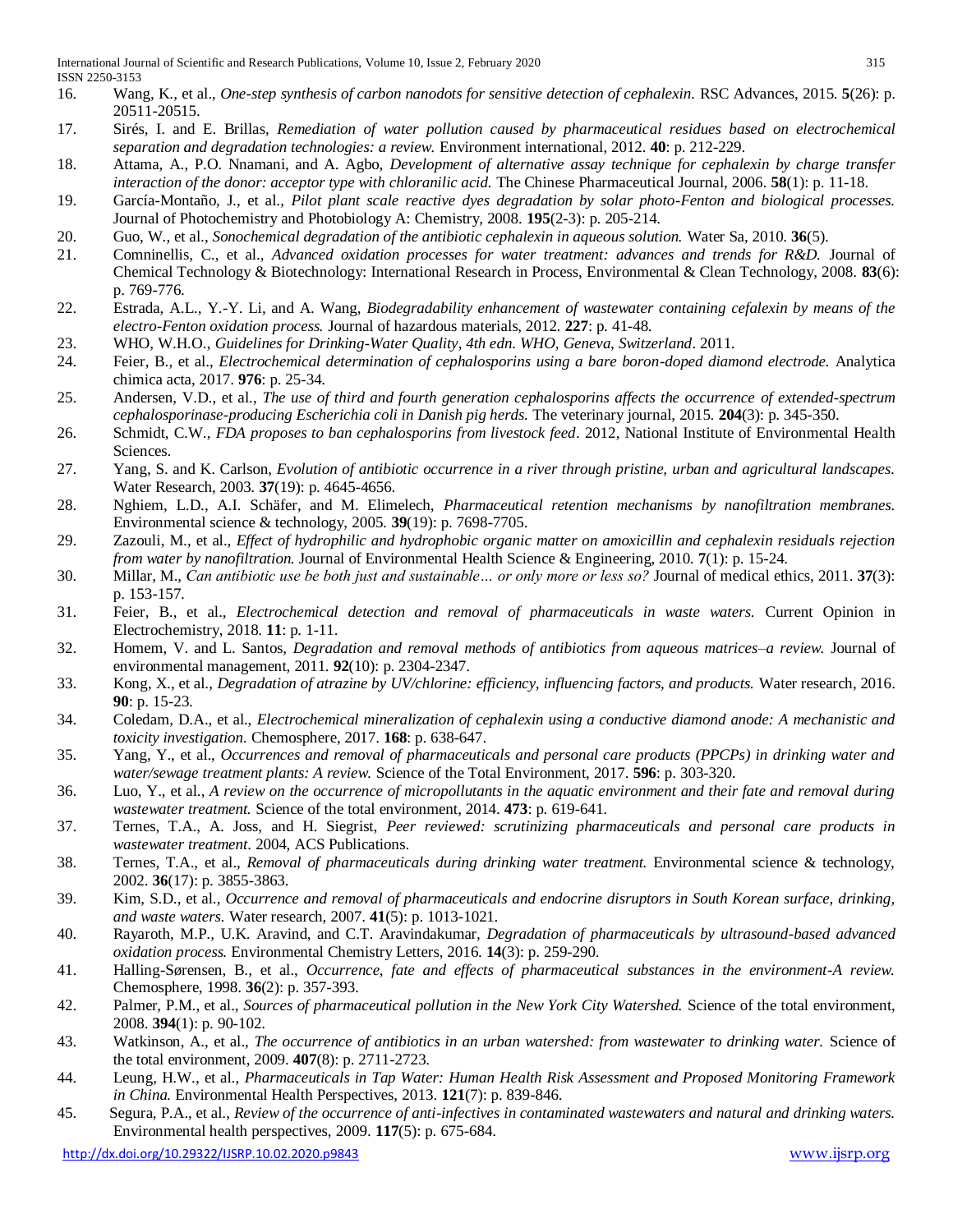- 46. Shao, Y.-X., et al., *Analysis of six β-lactam residues in milk and egg by micellar electrokinetic chromatography with largevolume sample stacking and polarity switching.* Journal of agricultural and food chemistry, 2016. **64**(17): p. 3456-3461.
- 47. Gros, M., S. Rodríguez-Mozaz, and D. Barceló, *Rapid analysis of multiclass antibiotic residues and some of their metabolites in hospital, urban wastewater and river water by ultra-high-performance liquid chromatography coupled to quadrupole-linear ion trap tandem mass spectrometry.* Journal of Chromatography A, 2013. **1292**: p. 173-188.
- 48. Osorio, V., et al., *Concentration and risk of pharmaceuticals in freshwater systems are related to the population density and the livestock units in Iberian Rivers.* Science of the Total Environment, 2016. **540**: p. 267-277.
- 49. H. Jones, O., N. Voulvoulis, and J. Lester, *Human pharmaceuticals in wastewater treatment processes.* Critical reviews in environmental science and technology, 2005. **35**(4): p. 401-427.
- 50. Klavarioti, M., D. Mantzavinos, and D. Kassinos, *Removal of residual pharmaceuticals from aqueous systems by advanced oxidation processes.* Environment international, 2009. **35**(2): p. 402-417.
- 51. Gulkowska, A., et al., *The occurrence of selected antibiotics in Hong Kong coastal waters.* Marine Pollution Bulletin, 2007. **54**(8): p. 1287-1293.
- 52. Li, B., et al., *Rapid analysis of 21 antibiotics of multiple classes in municipal wastewater using ultra performance liquid chromatography-tandem mass spectrometry.* Analytica Chimica Acta, 2009. **645**(1-2): p. 64-72.
- 53. Baquero, F., J.-L. Martínez, and R. Cantón, *Antibiotics and antibiotic resistance in water environments.* Current opinion in biotechnology, 2008. **19**(3): p. 260-265.
- 54. Saravanane, R. and S. Sundararaman, *Effect of loading rate and HRT on the removal of cephalosporin and their intermediates during the operation of a membrane bioreactor treating pharmaceutical wastewater.* Environmental technology, 2009. **30**(10): p. 1017-1022.
- 55. Reig, M. and F. Toldrá, *Veterinary drug residues in meat: Concerns and rapid methods for detection.* Meat science, 2008. **78**(1-2): p. 60-67.
- 56. McGlinchey, T.A., et al., *A review of analytical methods for the determination of aminoglycoside and macrolide residues in food matrices.* Analytica chimica acta, 2008. **624**(1): p. 1-15.
- 57. Chou, T.-S., *Isolation and identification of cephalexin from human urine.* Journal of medicinal chemistry, 1969. **12**(5): p. 925-926.
- 58. Fent, K., A.A. Weston, and D. Caminada, *Erratum to "Ecotoxicology of human pharmaceuticals"[Aquatic Toxicology 76 (2006) 122–159].* Aquatic Toxicology, 2006. **2**(78): p. 207.
- 59. Arias, C.A. and B.E. Murray, *Antibiotic-resistant bugs in the 21st century—a clinical super-challenge.* New England Journal of Medicine, 2009. **360**(5): p. 439-443.
- 60. Szymonik, A., J. Lach, and K. Malińska, *Fate and removal of pharmaceuticals and illegal drugs present in drinking water and wastewater.* Ecological Chemistry and Engineering S, 2017. **24**(1): p. 65-85.
- 61. Berendonk, T.U., et al., *Tackling antibiotic resistance: the environmental framework.* Nature Reviews Microbiology, 2015. **13**(5): p. 310.
- 62. Costelloe, C., et al., *Effect of antibiotic prescribing in primary care on antimicrobial resistance in individual patients: systematic review and meta-analysis.* Bmj, 2010. **340**: p. c2096.
- 63. Morel, C.M. and E. Mossialos, *Stoking the antibiotic pipeline.* Bmj, 2010. **340**: p. c2115.
- 64. O'Neill, J., *Tackling drug-resistant infections globally: final report and recommendations. Rev Antimicrob Resist. 2016*. 2017.
- 65. Sleegers, N., et al., *Cephalosporin Antibiotics: Electrochemical Fingerprints and Core Structure Reactions Investigated by LC-MS/MS.* Analytical Chemistry, 2019. **91**(3): p. 2035-2041.
- 66. Mendelson, M. and M.P. Matsoso, *The World Health Organization global action plan for antimicrobial resistance.* SAMJ: South African Medical Journal, 2015. **105**(5): p. 325-325.
- 67. Obimakinde, S., et al., *Veterinary pharmaceuticals in aqueous systems and associated effects: an update.* Environmental Science and Pollution Research, 2017. **24**(4): p. 3274-3297.
- 68. Wang, X.-H. and A.Y.-C. Lin, *Phototransformation of cephalosporin antibiotics in an aqueous environment results in higher toxicity.* Environmental science & technology, 2012. **46**(22): p. 12417-12426.
- 69. Bade, R., et al., *Screening of pharmaceuticals and illicit drugs in wastewater and surface waters of Spain and Italy by high resolution mass spectrometry using UHPLC-QTOF MS and LC-LTQ-Orbitrap MS.* Analytical and Bioanalytical Chemistry, 2015. **407**(30): p. 8979-8988.
- 70. Kantiani, L., M. Farré, and D. Barceló, *Analytical methodologies for the detection of β-lactam antibiotics in milk and feed samples.* TrAC Trends in Analytical Chemistry, 2009. **28**(6): p. 729-744.
- 71. Gros, M., S. Rodríguez-Mozaz, and D. Barceló, *Fast and comprehensive multi-residue analysis of a broad range of human and veterinary pharmaceuticals and some of their metabolites in surface and treated waters by ultra-high-performance liquid chromatography coupled to quadrupole-linear ion trap tandem mass spectrometry.* Journal of Chromatography A, 2012. **1248**: p. 104-121.
- 72. Lai, E.P. and S.G. Wu, *Molecularly imprinted solid phase extraction for rapid screening of cephalexin in human plasma and serum.* Analytica chimica acta, 2003. **481**(2): p. 165-174.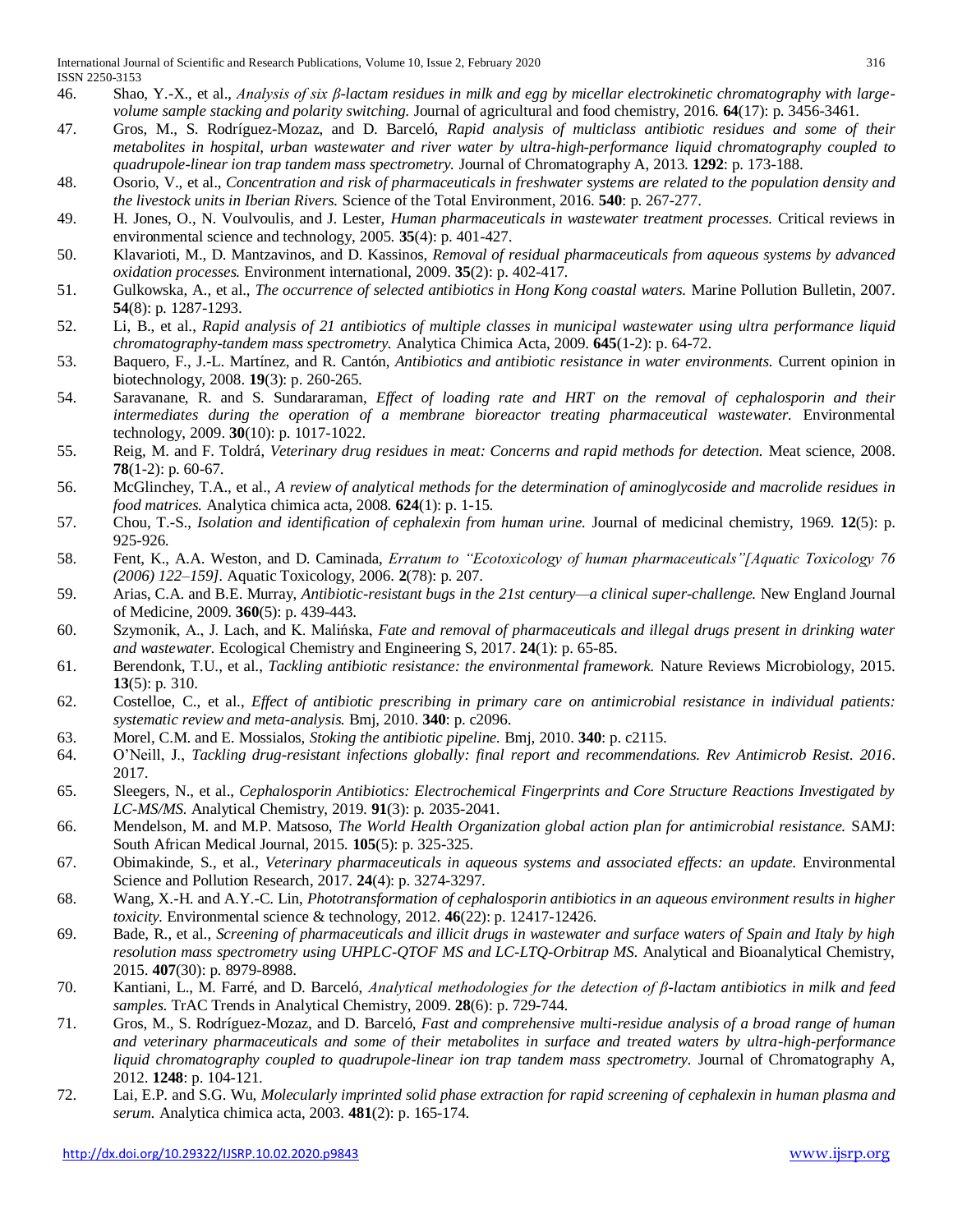- 73. Algar, W.R., A.J. Tavares, and U.J. Krull, *Beyond labels: a review of the application of quantum dots as integrated components of assays, bioprobes, and biosensors utilizing optical transduction.* Analytica chimica acta, 2010. **673**(1): p. 1-25.
- 74. Wu, S.G., E.P. Lai, and P.M. Mayer, *Molecularly imprinted solid phase extraction–pulsed elution–mass spectrometry for determination of cephalexin and α-aminocephalosporin antibiotics in human serum.* Journal of pharmaceutical and biomedical analysis, 2004. **36**(3): p. 483-490.
- 75. Hernández, M., F. Borrull, and M. Calull, *Analysis of antibiotics in biological samples by capillary electrophoresis.* TrAC Trends in Analytical Chemistry, 2003. **22**(7): p. 416-427.
- 76. Li, L., et al., *Application of L-cysteine capped core–shell CdTe/ZnS nanoparticles as a fluorescence probe for cephalexin.* Analytical Methods, 2014. **6**(8): p. 2715-2721.
- 77. Jamasbi, E., et al., *The electrocatalytic examination of cephalosporins at carbon paste electrode modified with CoSalophen.* Talanta, 2007. **71**(4): p. 1669-1674.
- 78. Ivaska, A. and F. Nordström, *Determination of some cephalosporins by differential pulse polarography and linear scan voltammetry.* Analytica Chimica Acta, 1983. **146**: p. 87-95.
- 79. Ogorevc, B. and S. Gomišček, *Electrochemical analysis of cephalosporin antibiotics.* Journal of pharmaceutical and biomedical analysis, 1991. **9**(3): p. 225-236.
- 80. Hsu, M.-C., Y.-S. Lin, and H.-C. Chung, *High-performance liquid chromatographic method for potency determination of cephalexin in commercial preparations and for stability studies.* Journal of Chromatography A, 1995. **692**(1-2): p. 67-72.
- 81. Campíns-Falcó, P., et al., *Comparative study on the determination of cephalexin in its dosage forms by spectrophotometry and HPLC with UV-vis detection.* Microchimica Acta, 1997. **126**(3-4): p. 207-215.
- 82. Raul Delfino, M., C. Maria Monzon, and M. del Carmen Teresa Sarno, *Validation of Ninhydrin Quantitative Method for Cephalexin Generic Tablets.* Current Pharmaceutical Analysis, 2013. **9**(1): p. 13-19.
- 83. Oliveira, R.V., A.C. De Pietro, and Q.B. Cass, *Quantification of cephalexin as residue levels in bovine milk by highperformance liquid chromatography with on-line sample cleanup.* Talanta, 2007. **71**(3): p. 1233-1238.
- 84. Nagel, O.G., et al., *Novel microbiological system for antibiotic detection in ovine milk.* Small ruminant research, 2012. **102**(1): p. 26-31.
- 85. Ahmed, S.M.A., A.A. Elbashir, and H.Y. Aboul-Enein, *New spectrophotometric method for determination of cephalosporins in pharmaceutical formulations.* Arabian Journal of Chemistry, 2015. **8**(2): p. 233-239.
- 86. Xu, M., H. Ma, and J. Song, *Polarographic behavior of cephalexin and its determination in pharmaceuticals and human serum.* Journal of pharmaceutical and biomedical analysis, 2004. **35**(5): p. 1075-1081.
- 87. Chen, Y., L. Huang, and Q. Lin, *Rapid hydrolysis and electrochemical detection of cephalexin at a heated glassy carbon electrode.* Int. J. Electrochem. Sci, 2012. **7**: p. 7948-7959.
- 88. Rivera-Utrilla, J., et al., *Pharmaceuticals as emerging contaminants and their removal from water. A review.* Chemosphere, 2013. **93**(7): p. 1268-1287.
- 89. Brillas, E., I. Sirés, and M.A. Oturan, *Electro-Fenton process and related electrochemical technologies based on Fenton's reaction chemistry.* Chemical reviews, 2009. **109**(12): p. 6570-6631.
- 90. Panizza, M. and G. Cerisola, *Direct and mediated anodic oxidation of organic pollutants.* Chemical reviews, 2009. **109**(12): p. 6541-6569.
- 91. Anglada, A., A. Urtiaga, and I. Ortiz, *Contributions of electrochemical oxidation to waste‐water treatment: fundamentals and review of applications.* Journal of Chemical Technology & Biotechnology, 2009. **84**(12): p. 1747-1755.
- 92. Serna-Galvis, E.A., K.E. Berrio-Perlaza, and R.A. Torres-Palma, *Electrochemical treatment of penicillin, cephalosporin, and fluoroquinolone antibiotics via active chlorine: evaluation of antimicrobial activity, toxicity, matrix, and their correlation with the degradation pathways.* Environmental Science and Pollution Research, 2017. **24**(30): p. 23771-23782.
- 93. Samarghandi, M.R., et al., *Adsorption of cephalexin from aqueous solution using natural zeolite and zeolite coated with manganese oxide nanoparticles.* Journal of molecular liquids, 2015. **211**: p. 431-441.
- 94. Nazari, G., et al., *Aqueous phase adsorption of cephalexin by walnut shell-based activated carbon: A fixed-bed column study.* Applied Surface Science, 2016. **375**: p. 144-153.
- 95. Ahmed, M.J. and S.K. Theydan, *Adsorption of cephalexin onto activated carbons from Albizia lebbeck seed pods by microwave-induced KOH and K2CO3 activations.* Chemical engineering journal, 2012. **211**: p. 200-207.
- 96. Liu, H., et al., *Removal of cephalexin from aqueous solutions by original and Cu (II)/Fe (III) impregnated activated carbons developed from lotus stalks Kinetics and equilibrium studies.* Journal of hazardous materials, 2011. **185**(2-3): p. 1528-1535.
- 97. Pouretedal, H. and N. Sadegh, *Effective removal of amoxicillin, cephalexin, tetracycline and penicillin G from aqueous solutions using activated carbon nanoparticles prepared from vine wood.* Journal of Water Process Engineering, 2014. **1**: p. 64-73.
- 98. Vilt, M.E. and W.W. Ho, *Selective separation of cephalexin from multiple component mixtures.* Industrial & Engineering Chemistry Research, 2010. **49**(23): p. 12022-12030.
- 99. Li, B. and T. Zhang, *Different removal behaviours of multiple trace antibiotics in municipal wastewater chlorination.* Water research, 2013. **47**(9): p. 2970-2982.
- 100. Guo, R. and J. Chen, *Application of alga-activated sludge combined system (AASCS) as a novel treatment to remove cephalosporins.* Chemical Engineering Journal, 2015. **260**: p. 550-556.